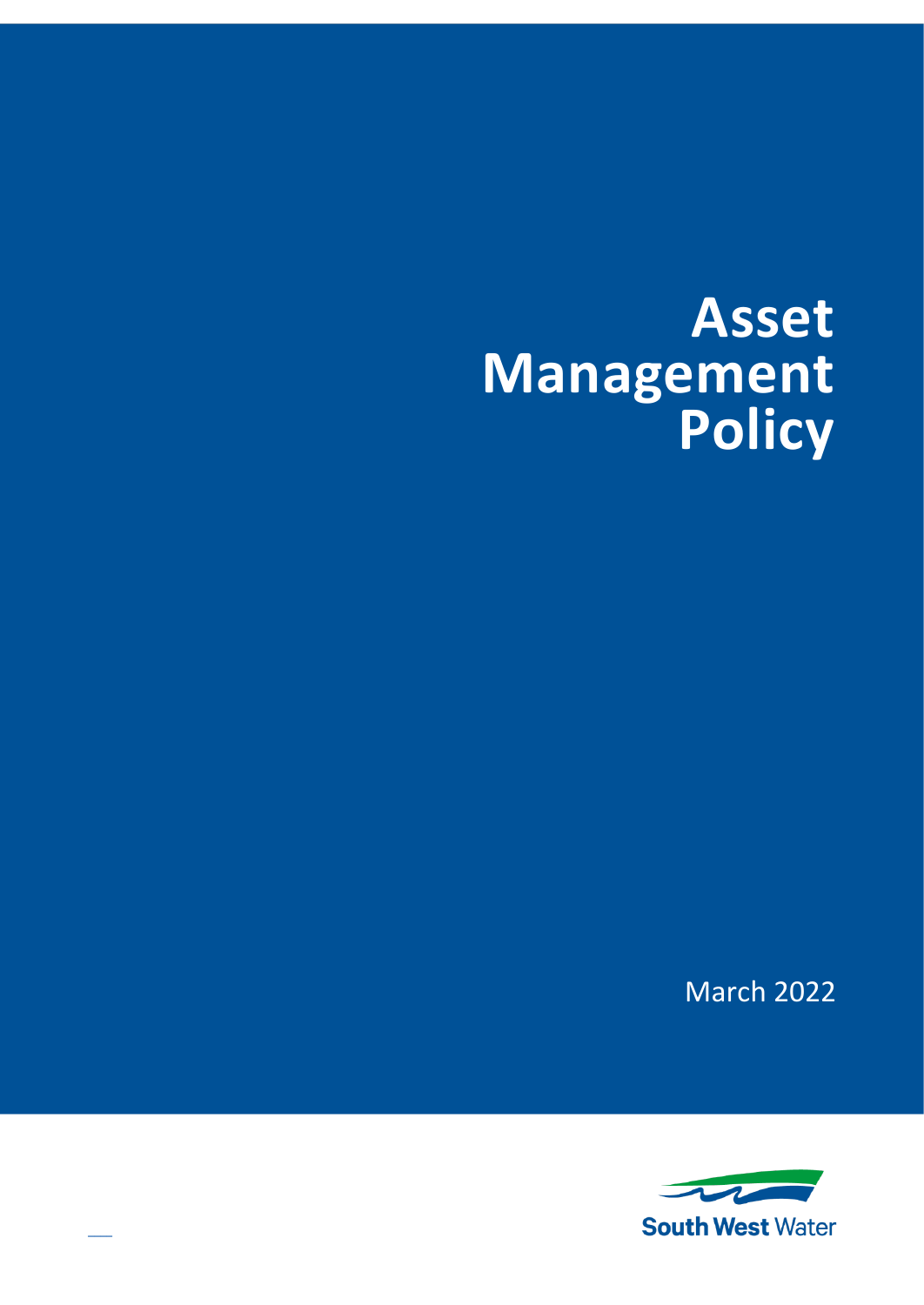Introduction

At South West Water, Asset Management provides the basis for placing customers and stakeholders at the heart of our investment decisions to ensure the effective delivery of our 2050 Vision through short-term operational and long-term strategic plans.

Our asset management approach covers all physical assets.

Our roles and responsibilities, culture, asset data and systems are integrated and aligned to support the right decisions and actions at each stage of the lifecycle of our assets: from planning, design, construction, operation, maintenance to decommissioning.



### Purpose

This Asset Management Policy defines the key principles and requirements which we will apply to managing our assets. Through this we will make sure that assets are managed in a way that contributes towards continually improving water and wastewater services by delivering the outcomes our customers expect – safely, sustainably, and efficiently.



This policy plays a key role in creating an overall 'Line of Sight' between our asset interventions and the South West Water Outcomes and Board Pledges.

Specifically, it outlines the Asset Management lifecycle principles, and the guidelines and practices, that govern decisions which ensure that South West Water provides a high-quality service to its customers in the short and long term.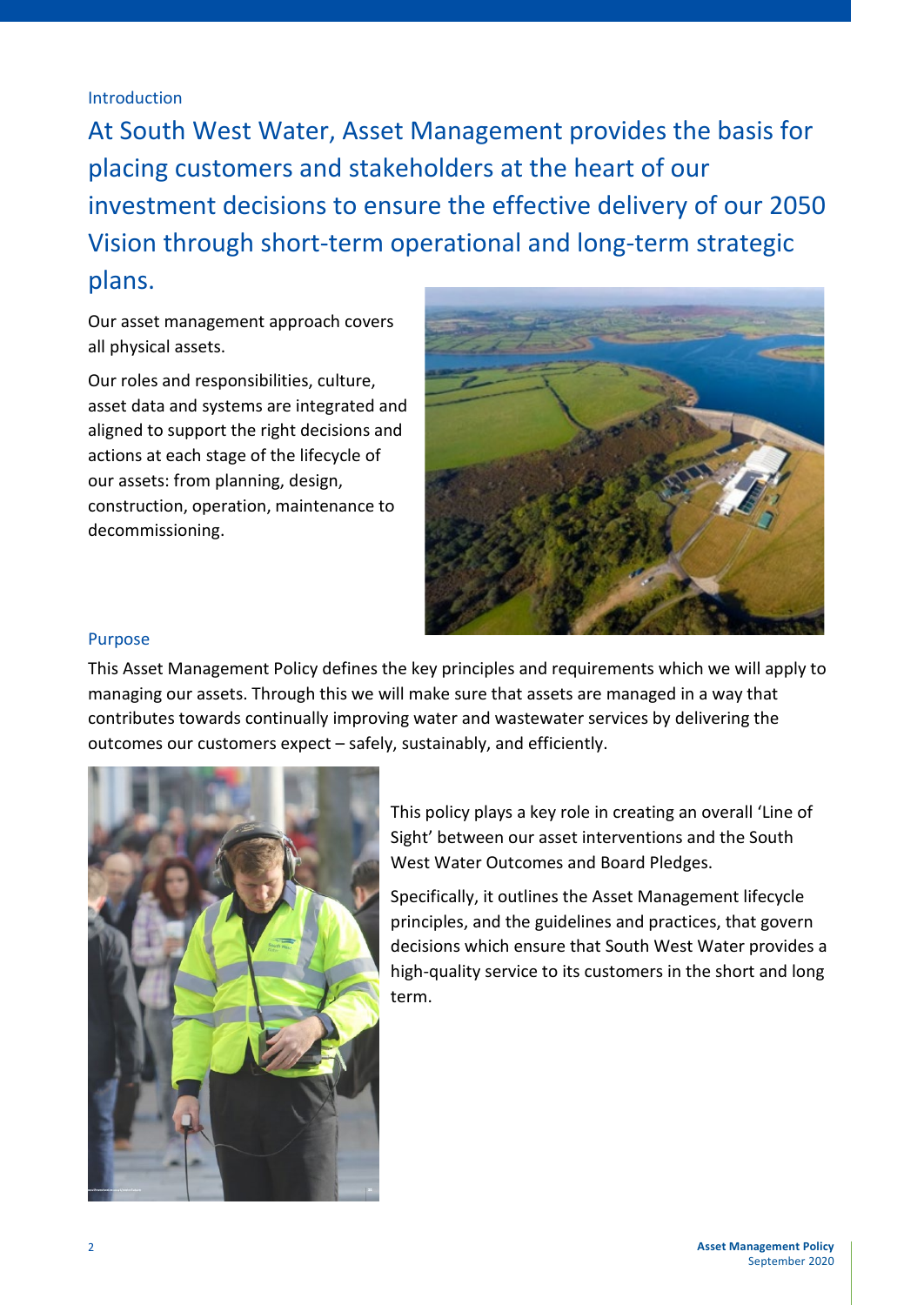## Scope

This Asset Management Policy applies to all assets owned by South West Water and all aspects of each asset, including planning, design, construction, operation, maintenance and decommissioning as depicted in Figure 1.

This policy applies to all employees, contractors and consultants who work with South West Water.



Figure 1 **South West Water asset lifecycle approach**

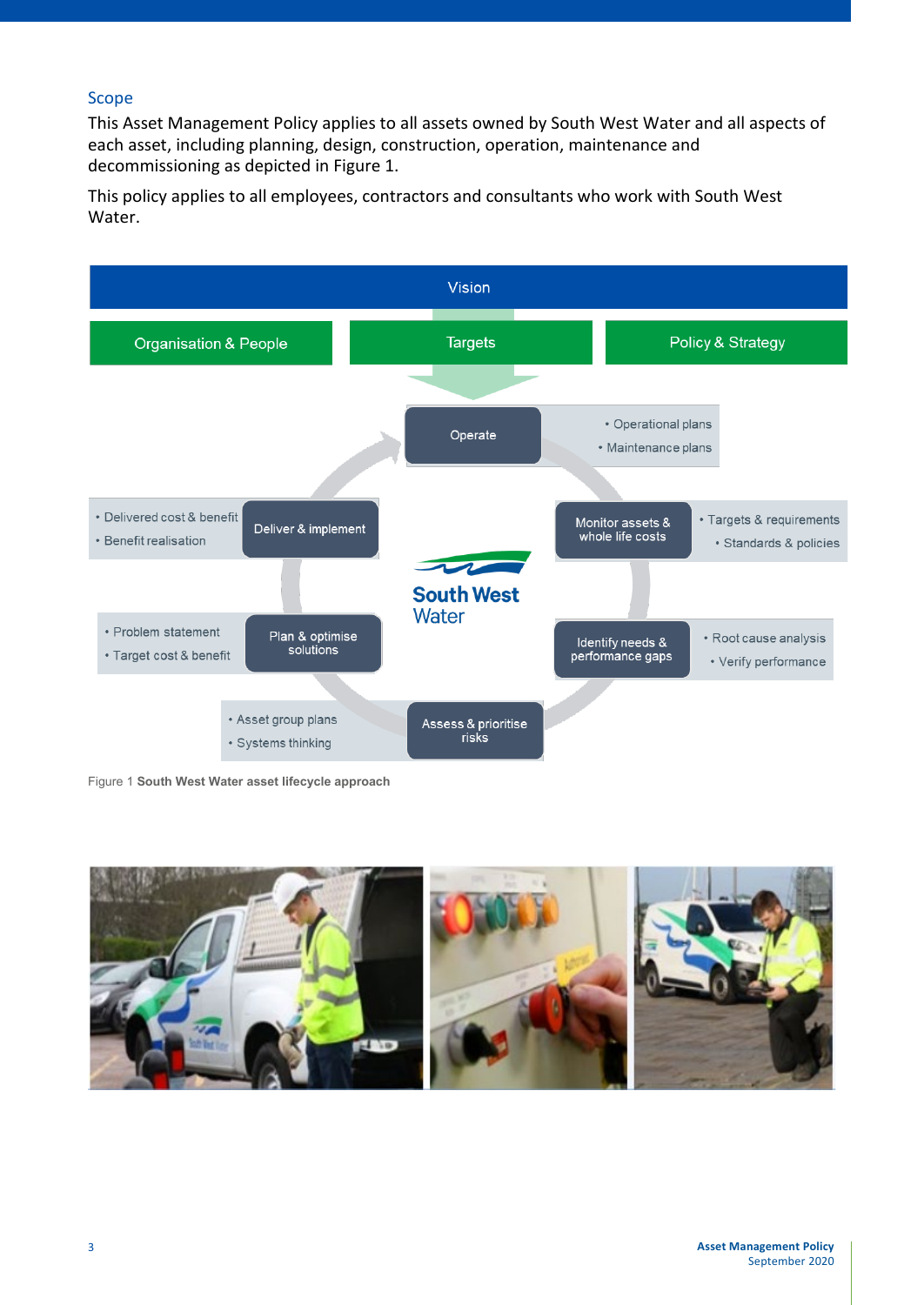## Asset Management Policy Statement

We will continually improve our asset management capabilities and activities to ensure that we comply with all financial, technical, legislative and regulatory requirements; ensure value for money for customers and stakeholders; and deliver against our organisational outcomes and board pledges, to which we have committed:

- Clean, safe and reliable supply of drinking water
- Reliable wastewater services
- Available and sufficient resources
- Resilience of our services during extreme events
- Responsive to customers
- Protecting the environment
- Benefiting the community, and:
- Fair charging and affordable bills for all.

## Application of policy

South West Water will set objectives and develop and maintain plans for the whole lifecycle of assets.

To ensure that these are appropriate planning activities will include:

- 1. A strategy that encompasses all aspects of an asset lifecycle approach to the objective setting, planning, design, construction, operation and decommissioning of our physical asset base. It also covers the collection and management of our performance data, data models and records, as well as being closely aligned with our existing Health and Safety Policy.
- 2. Implementing processes to ensure investments address needs efficiently and effectively and address operational budget implications of capital investments.
- 3. Exploring efficiency and innovation opportunities where appropriate, including new technologies.
- 4. Analysing investment plans and associated funding requirements and putting in place mechanisms to ensure long-term financial sustainability.
- 5. Evaluating relevant asset investment decisions based on consideration of the costs associated with managing an asset through its entire lifecycle.
- 6. Business plans and investment prioritisations that understand and take due account of our customers' views and preferences.
- 7. A periodic self-assessment of the asset management processes and procedures which make up our asset management system, to inform continuous improvement in our application of the Asset Management Strategy.

### Ownership

Overall accountability for the Asset Management Policy lies with the South West Water Board and its Executive Management Team and is discharged through the Asset Management Director as a company-wide integrated philosophy.

### Communication

Communication of this Asset Management Policy to internal and external employees, contractors,

consultants and stakeholders is the responsibly of the Asset Management Director.

 $\overleftrightarrow{a}$ 

Signed: Date: March 2022 **Susan Davy, Chief Executive Officer**